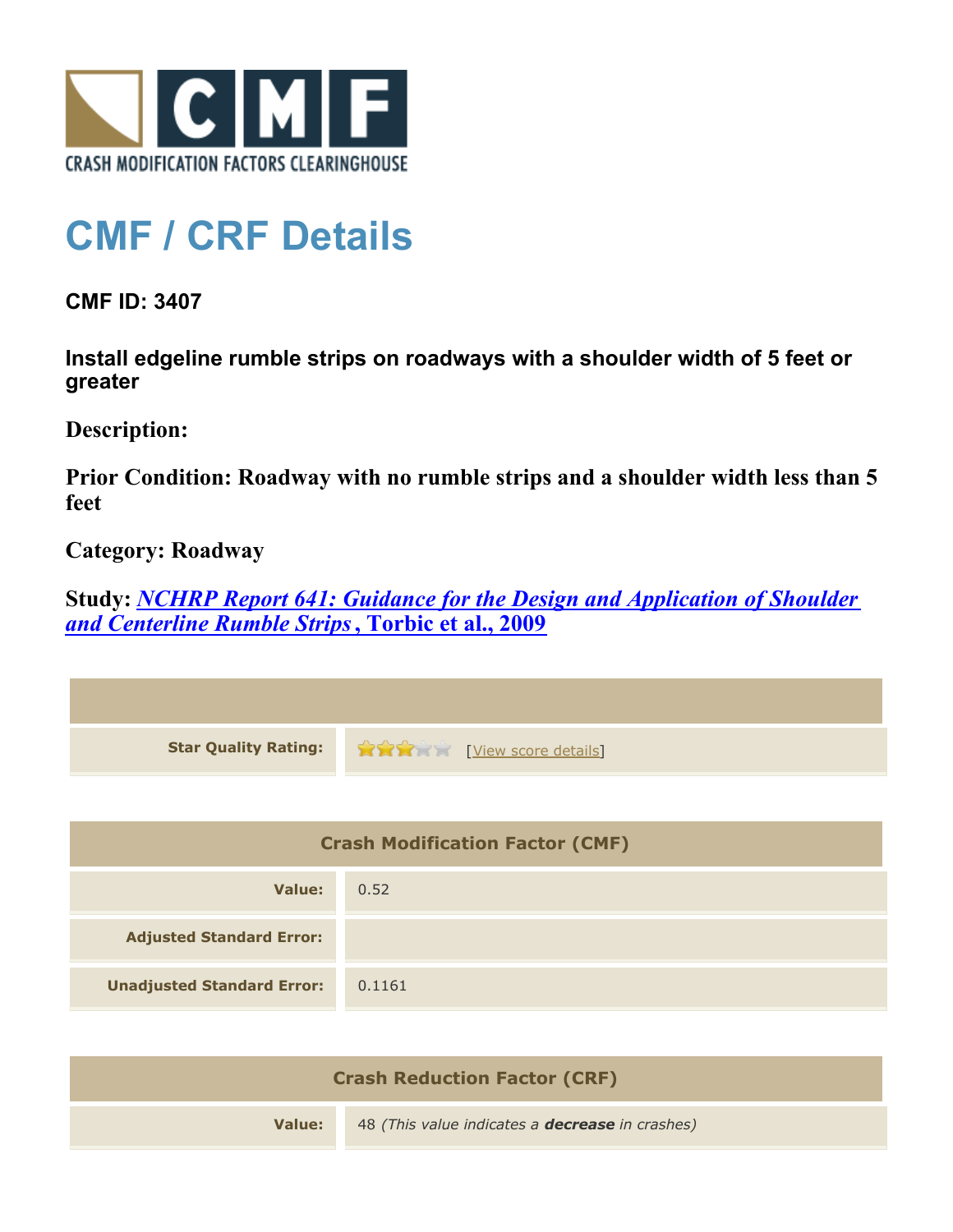**Adjusted Standard Error:**

**Unadjusted Standard Error:** 11.61

| <b>Applicability</b>                    |                                                                      |
|-----------------------------------------|----------------------------------------------------------------------|
| <b>Crash Type:</b>                      | Run off road                                                         |
| <b>Crash Severity:</b>                  | K (fatal), A (serious injury), B (minor injury), C (possible injury) |
| <b>Roadway Types:</b>                   | Not Specified                                                        |
| <b>Number of Lanes:</b>                 |                                                                      |
| <b>Road Division Type:</b>              | Divided by Median                                                    |
| <b>Speed Limit:</b>                     |                                                                      |
| <b>Area Type:</b>                       | Rural                                                                |
| <b>Traffic Volume:</b>                  | 8267 to 18753 Average Daily Traffic (ADT)                            |
| <b>Time of Day:</b>                     | All                                                                  |
| If countermeasure is intersection-based |                                                                      |
| <b>Intersection Type:</b>               |                                                                      |
| <b>Intersection Geometry:</b>           |                                                                      |
| <b>Traffic Control:</b>                 |                                                                      |
| <b>Major Road Traffic Volume:</b>       |                                                                      |
| <b>Minor Road Traffic Volume:</b>       |                                                                      |

| <b>Development Details</b>      |              |  |
|---------------------------------|--------------|--|
| <b>Date Range of Data Used:</b> | 1997 to 2006 |  |
| <b>Municipality:</b>            |              |  |